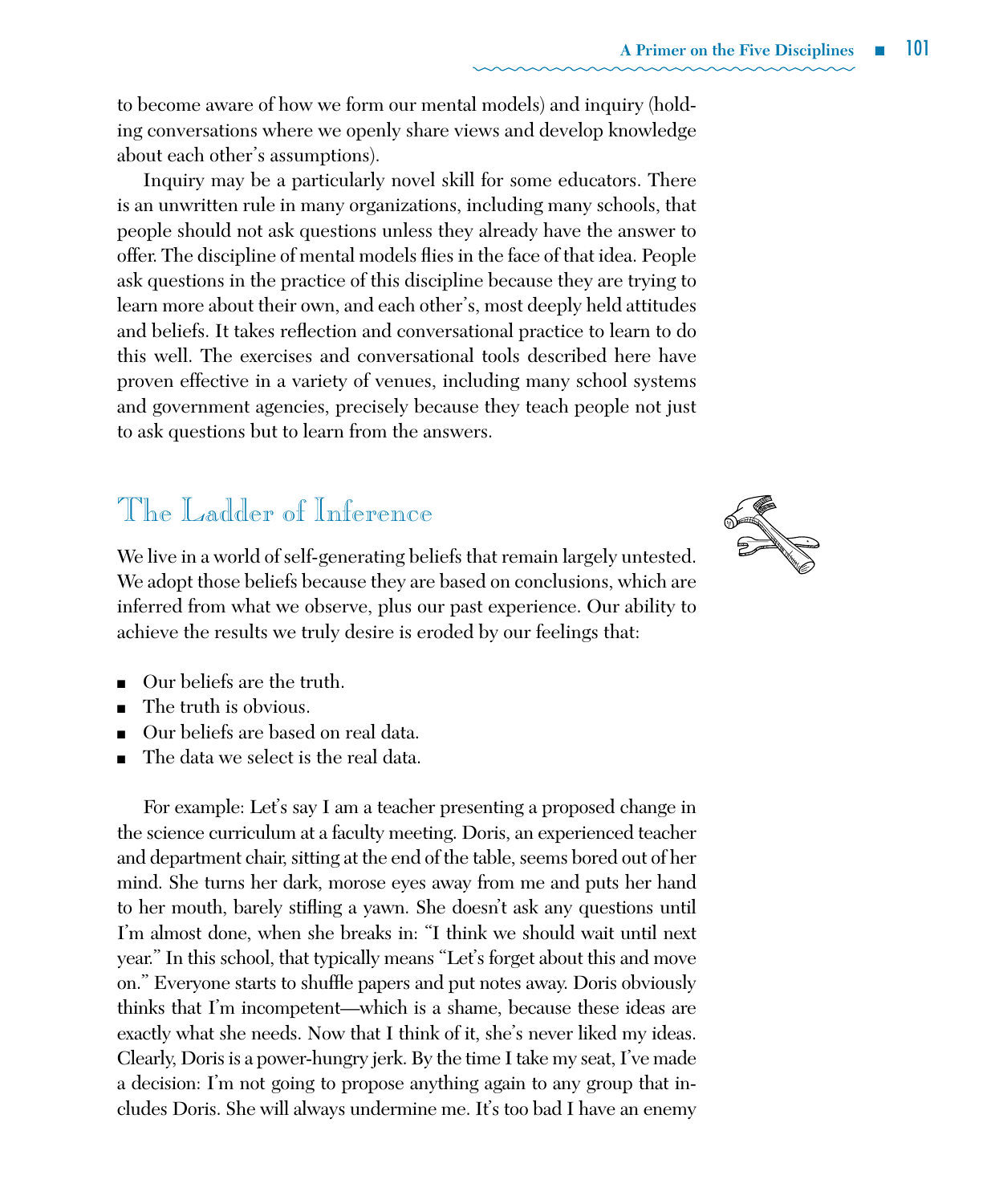

who's so prominent in the school system.

During the space of a few minutes (or less), I have climbed up a mental "ladder of inference"—a common mental pathway of increasing abstraction, often leading to misguided beliefs:

- I started with the observable data: Doris's comment, which is a part of common experience.
- n I selected some details about Doris's behavior: her glance away from me and apparent yawn. (I didn't notice her listening intently one moment before.)
- n I added some interpretations of those details. (Doris wanted me to hurry up and finish).
- I moved rapidly up to assumptions about Doris's current state. (She's bored.)

 $\nabla$ his article is derived in part from "The Ladder of Inference," by Rick Ross, *Fifth Discipline*  Fieldbook, p. 242.

<sup>n</sup> I concluded that Doris, in general, thinks I'm incompetent. In fact, I now believe that Doris (and probably everyone whom I associate with her) is opposed to me.

Thus, as I reach the top of the ladder, I've concluded that my belief is the truth, that the truth is obvious, and that it is based on real data. It all seems so reasonable, and it happens so quickly, that I'm not even aware I've done it. Moreover, all the rungs of the ladder take place in my head. The only part visible to anyone else is the directly observable data at the bottom and my own decision to take action at the top. The rest of my trip up the ladder is unseen, unquestioned, not considered fit for discussion, and enormously abstract. (These leaps up the ladder are sometimes called "leaps of abstraction.")  $\mathop{\rm the}\nolimits$ 

> I've probably leapt up that ladder of inference many times before. The more I believe that Doris dislikes me, the more I reinforce my tendency to notice her malevolent behavior in the future. This phenomenon is known as the "reflexive loop": Our beliefs influence what data we focus on next time. And there is a counterpart to this reflexive loop in Doris's mind: As she reacts to my strangely antagonistic behavior, she's probably jumping up some rungs on her own ladder and forming certain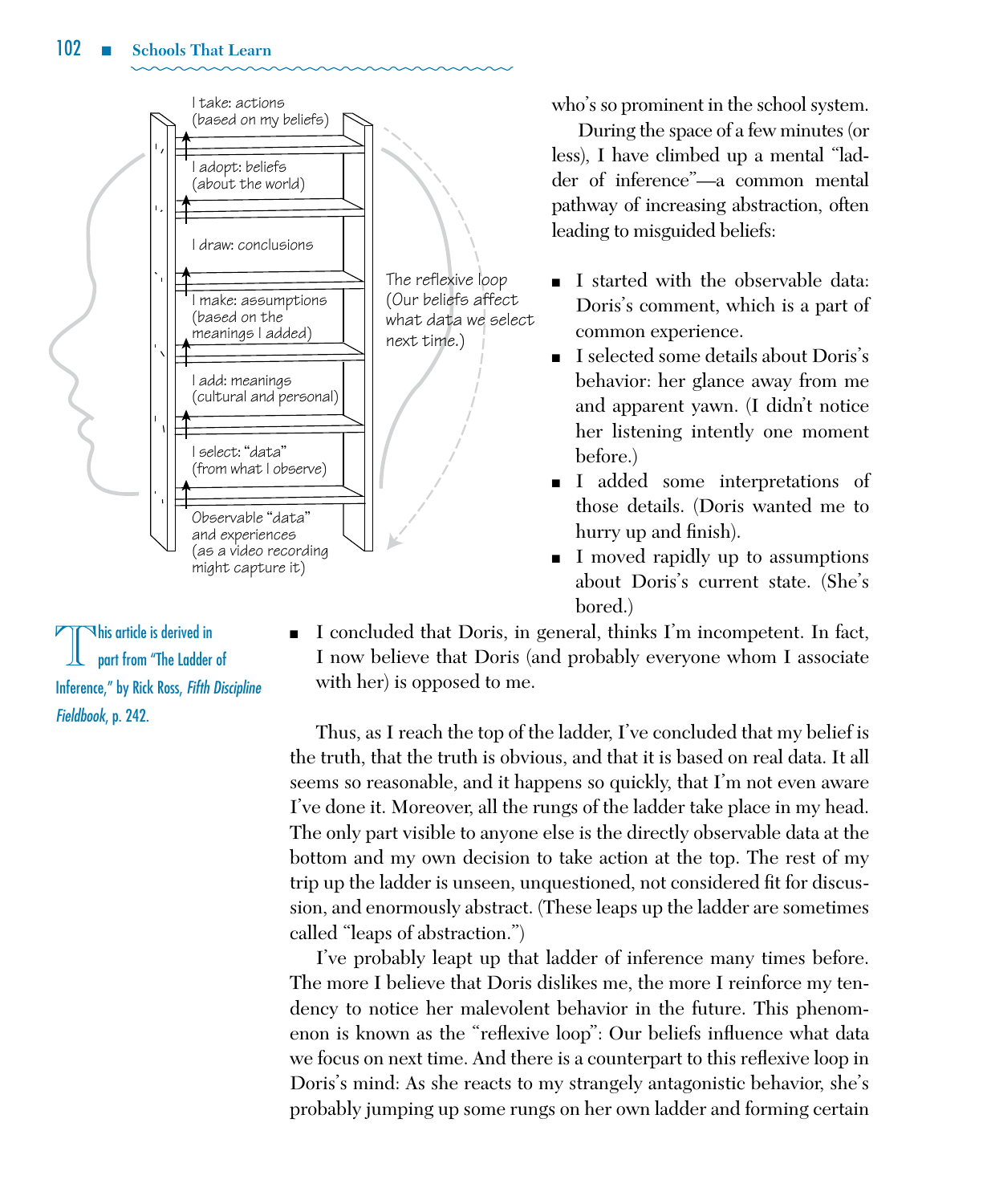conclusions about me. For no apparent reason, before too long, we could find ourselves becoming bitter enemies.

Now imagine me, Doris, and three others are on, say, a school curriculum committee, and we have these untested assumptions and beliefs. When we meet to deal with a concrete problem, the air is filled with misunderstandings, communication breakdowns, and feeble compromises.

Doris might indeed have been bored by my presentation—or she might have simply been eager to read the report on paper. She might think I'm incompetent, she might have other things on her mind, or she might be afraid to embarrass me. More likely than not, *she* has inferred that *I* think *she's* incompetent. We can't know, until we find a way to check our conclusions.

Unfortunately, assumptions and conclusions are difficult to test. For instance, suppose I wanted to find out if Doris really thought I was incompetent. I would have to pull her aside and ask her, "Doris, do you think I'm an idiot?" Even if I could find a way to phrase the question, would I believe her if she answered no? And would I forgive her if she answered yes?

You can't live your life without adding meaning or drawing conclusions. It would be an inefficient, tedious way to live. But you can improve your communications through reflection and by using the ladder of inference. For instance, once Doris and I understand the concepts behind the ladder of inference, we have a safe way to stop a conversation in its tracks and ask several questions:

- <sup>n</sup> What is the observable data—that anyone would agree is real—that has led you to make that statement?
- Does everyone agree about the nature of the data?
- Can you run me through your reasoning?
- <sup>n</sup> How did we get from that observable data to these abstract assumptions?

I can ask for data in an open-ended way: "Doris, what was your reaction to this presentation?" Or I can simply test the observable data by making a comment like this one: "You've been quiet, Doris." To which she might reply: "I'm taking notes; I think there's a lot of potential here."

Note that I don't say "Doris, I think you've moved way up the ladder of inference. Here's what you need to do to get down." The point of this method is not to diagnose Doris's attitude but to make everyone's thinking processes visible, to see what the differences are in our perceptions and what we have in common. (You might say, "I notice I'm moving up the ladder of inference, and maybe we all are. What is the data here?")

The ladder can be used in staff development, in the classroom, and

*I won't propose new ideas to Doris; she'd use them against me. Doris is a power-hungry jerk. Doris isn't listening to me. Doris put her Doris has never liked my ideas, even when they're right for her.*

*hand to her mouth while I was speaking.*

Figure TK\_page 69 *We've either got to find a way to motivate Jean or ask her to* 

 $e$ ave.<br> $\blacksquare$  bean's not really *leave. Jean's not really interested in working with us.*

> *She's probably been forced to show up, but she leaves as soon as she can.*

*She must not really be interested in the committee.*

*Jean, one of the teachers on our joint parent-teacher committee, left early today.*